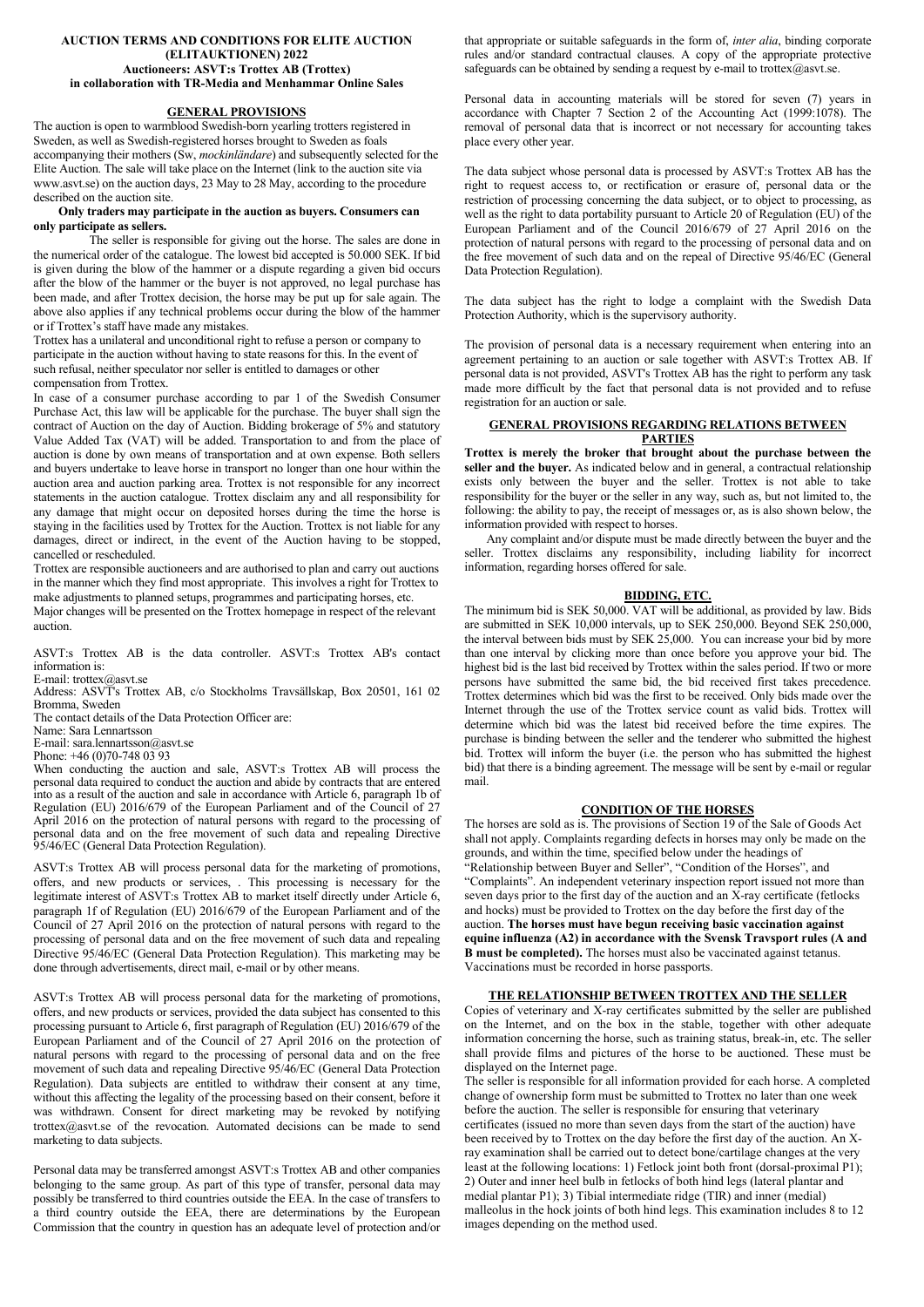The seller's rights to the purchase price according to this agreement are transferred to Trottex. Therefore, in the event of a dispute, the seller must request that payment be made to Trottex, and not to the seller. If Trottex is notified of a complaint/dispute, Trottex shall be entitled to withhold the proceeds, at the buyer's request, until the dispute is resolved. The seller is responsible to Trottex for ensuring that the horse is not released without proof of delivery having been obtained.

In the event that the seller agrees with the buyer on an extended payment period separate from these terms and conditions, Trottex will invoice the seller for all costs owed to Trottex, including, but not limited to, hammer price commission. The seller is then also responsible for invoicing and collecting the purchase price and related items from the buyer.

The seller acknowledges that it understands that Trottex does not check ability to pay during the bidding

**Seller accepts a 14-days seller's credit to the bidder. The seller bears the credit risk in this context, as well as in other cases where the seller extends credit. Settlement to the seller takes place 74 days after sale in cases where samples have been taken in order to test for the use of anabolic steroids. Otherwise, settlement to the seller is made 30 days after the sale.**

## **REGISTRATION AND FEES**

In the case of registrations received by Trottex until **15 February 2022,** the fee per horse is

SEK 10,000. All sellers at the auction must be members of ASVT. Upon registration, a seller of more than four horses pays for the first four horses, with the remaining registration fee is deducted upon settlement. In addition, there is a stake fee of SEK 2,000 per horse for the auction race. The stake fee must be paid at the same time as the registration fee is paid. For horses that are withdrawn in writing by **March 3 2022,** a fee of SEK 1,000 per registered horse will be charged. For horses that are withdrawn in writing by **March 28 2022,** a fee of SEK 5,000 per registered horse will be charged. For horses that are withdrawn in writing after **March 28 2022,** a fee of SEK 20,000 per registered horse will be charged. If a horse is absent due to an acute or contagious disease that can be substantiated by a veterinary certificate issued by the district veterinarian and approved by Trottex and, in addition, the horse is also registered for and completes the Kriterie Auction, no commission will be charged beside the entry fee and the stake fee for the auction race. If a horse is absent, the registration fee will be refunded only in the event of the horse's death. The entry fee must be paid at the same time as the withdrawal fee, if any, or at the latest in connection with the settlement. **The registration fee is invoiced and must be paid without the need for a request within the time specified on the invoice.** 

\* The auction may be moved or cancelled following a unilateral decision by Trottex. If a new auction cannot be held within two months of the scheduled time, the auction agreement will expire between the parties. \*\* Trottex will not be liable for any direct or consequential damage in the event the auction is cancelled or moved.

#### **COMMISSIONS**

No commission will be charged to the seller on the hammered sales amount. In the event of a recall, a recall commission of 10% will be added for the part of the recall amount,excluding VAT, that is in excess of SEK 300 000.

#### **AUCTION RACE**

All warmblood trotters that were been included in Trottex auction catalogues as yearlings and for whom the stakes have been paid are eligible for the auction race. The amount of the stakes and time when those must be paid are included in the terms and conditions for the auction. Auction races will be held at Solvalla during the Kriterie week for two-year-olds and during Elitloppet week for three-year-olds. For both two- and three-year-olds there will be a stallion/gelding class and a mare class. In case too many horses are registered for the races, Trottex and Solvalla may decide to divide the races, as well as the purse. The races can only be divided once. If after the division there are still too many horses, the selection will take place according to ST's rules. If the races do not have full registration, Trottex and Solvalla reserve the right to merge the open class and the mare class into one race. Other terms of the auction races will be determined by the rules of the races.

#### **RELATIONSHIP BETWEEN THE BUYER AND THE SELLER, CONDITION OF HORSES AND COMPLAINTS, ETC**

Any complaint/dispute will be settled directly between the buyer and the seller. Trottex is not liable for any damages due to incorrect information or incorrect statements given at any time regarding the horses.

The seller is only liable for hidden defects and only if the defect will affect the horses ability as a trotter. The buyer may only claim liability for hidden defects if the buyer within 14 days from the auction performs a veterinary inspection/X-ray and forwards a written complaint that is received by Trottex within 14 days from the auction.

Irrespective of the above, the buyer may claim liability for hidden defects if the horse has tested positive using anabolic steroids. This providing the sample for analysis has been taken no later than the day of auction and a written complaint has been received by Trottex no later than 60 days from the auction.

Thereafter no demands can be made towards the seller unless the seller has acted fraudulent.

If the horse is returned, the buyer will pay for the transportation to the seller. The buyer will pay all other expenses, which might have occurred after the blow of the hammer, such as training fees and the like, until the horse is returned. Trottex shall be entitled to charge full buyer and vendor commission, calculated on the sale amount on the fall of the hammer, even in the event of the purchase being the subject of a complaint. The payment responsibility for buyer commission and contribution to the running of the auction transfers to the vendor as soon as a complaint has been submitted by the buyer and approved by the vendor. Any disputes will be conducted directly between the buyer and the seller. The buyer is consequently obliged to accept that the seller will replace the auctioneer as a party in any claims. The seller is not responsible for damage which might strike another animal or human beings through a contagious decease, which the animal was carrying at the time of the sale and which the seller had not noticed nor should have noticed through careful inspection in connection with the delivery. The buyer is aware that additions to the auction statements can be left by the speaker as well as through postings in the auction hall. Information given in these ways is valid against the buyer. If complaint/dispute is reported to Trottex according to the above, Trottex has the right to withhold payment in full at the buyer's request until the dispute is settled.

## **RELATIONSHIP BETWEEN THE BUYER AND THE SELLER, SPECIAL TERMS AND CONDITIONS**

If the seller reserves the right to future covering rights, this must be stated on the horse's page in the auction catalogue. If the auction catalogue states that the seller reserves the right to a certain number of covering rights, the terms and conditions of these are as follows unless otherwise agreed by the seller and buyer.

 The seller is entitled to use the sold stallion for the number of covers stated in the auction catalogue per annum and no additional payment shall be due to the buyer. This shall be calculated from the date of sale and continue throughout the stallion's lifetime or until it is castrated. The seller is also entitled to assign these rights to third parties.

 Upon resale of the stallion by the buyer, the buyer must undertake to preserve the seller's rights by ensuring the seller retains the number of covering rights that they are entitled to as per these terms and conditions. The buyer is also responsible for ensuring that the seller's rights are maintained following any resale.

In the event of a breach of these provisions by the buyer, the buyer must pay damages to the seller for each covering that is lost due to the buyer's breach of contract. The damages per lost cover shall be equal to whichever amount is highest out of 1) the current live foal fee for the transferred horse, 2) 1% of the final bid for the horse, or 3) SEK 5,000.

## **RELATIONSHIP BETWEEN TROTTEX AND THE BUYER TERMS OF PAYMENT**

Payment shall be made to Trottex as invoiced with 14 days' credit. In case of a delay in payment, penalty interest will be charged at a rate of 16 per cent from the due date of the invoice. Title to the horse passes to the buyer at the blow of the hammer. It rests upon the buyer to keep the horse insured until full payment has been made. Insurance is automatically taken out for 1 day after the auction at the insurance company with which Trottex co-operates, but the horse can be insured with another company during the day if desired.

If the horse is not delivered in a timely manner and this delay is due to the buyer or any fact or circumstance related to the buyer, the risk of loss passes to the buyer once the seller has fulfilled his or her obligations required in order for the hand-over to take place.. The buyer is aware that he or she will not be protected against the creditors of the seller until the handover takes place.

If the price of the horse has not been paid by seven days after the due date indicated on the invoice, Trottex has the right to take the following measures: 1) Cancel the purchase. If the purchase is cancelled, the buyer is required to pay damages equal to 10% of the purchase price, but not less than SEK 20,000, 2) Collect the claim with Trottex acting as the agent of the seller with the right to claim full compensation from the buyer for the costs of collection.

#### **HAMMER PRICE COMMISSION**

The buyer will be charged the purchase price plus an additional 5% of the purchase price as a hammer price commission, with VAT added to the total. The hammer price commission goes to Trottex.

# **RESERVATION OF TITLE**

The Seller reserves the right to repossess sold animals and any offspring they may have until payment in full has been made. This reservation of title passes to Trottex in cases where Trottex has extended credit, until the buyer has paid in full. The horse will not be handed over payment in full has been made.

#### **FOREIGN BUYERS**

An export fee will be added in the case of foreign buyers who choose to export the horse. The export fee shall be paid to Svensk Travsport. In the case of foreign buyers who remove the horse from Sweden within one month of the auction date and who have announced to Trottex that the horse is to be exported, the VAT will be refunded when the exit certificate has been received by Trottex, provided that the exit certificate has been received by Trottex no later than 30 days after the auction date and provided that the law allows VAT-exempt exports.